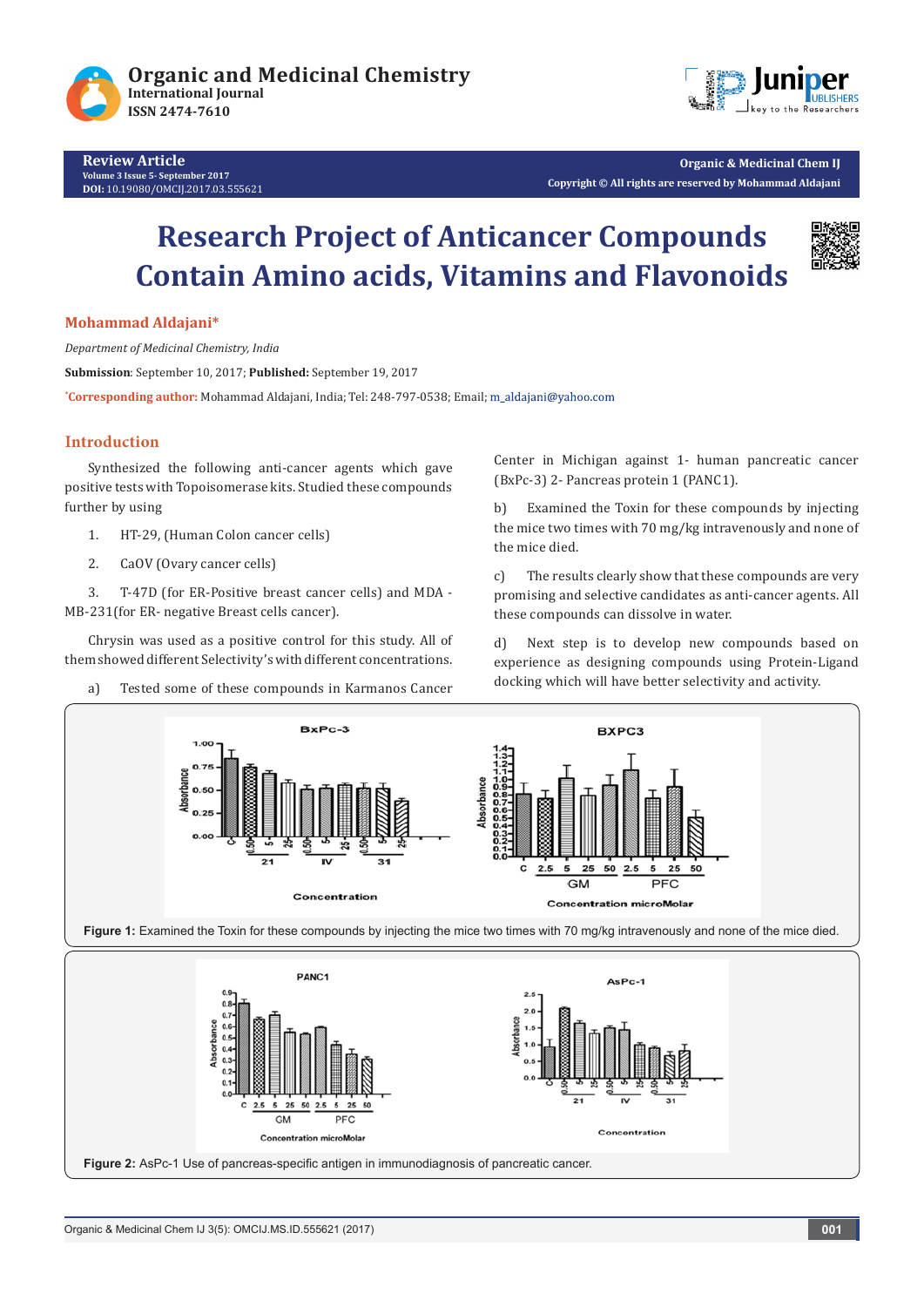The same compounds are re synthesize in Kamran's Cancer Center in Michigan, And tested against human pancreatic cancer (BxPc-3) and pancreas protein 1 (PANC1). Examined the Toxin for these compounds by injecting the mice two times with 70 mg/kg intravenously and none of the mice died (Figure 1) & (Figure 2).

a) The results clearly show that these compounds (31, PFC) are very promising for selected candidates as anticancer agents.

b) These compounds kill more than 50% of the cancer cells at low concentrations 50µ/L.

c) Study found that the compounds was not toxic at 70mg/ Kg and mice did not die at this concentration when injected tow times.

These compounds can dissolve in water (Figure 3).



#### **Compounds synthesis for colon cancer:** (Table 1).

**Table 1:** Synthesis Result for the compounds was examined for their cytotoxic effects on human breast tumor cell lines, T-47D.

| No.            | <b>Types of</b><br>treatment | pH/color                           | <b>Remarks</b>                                              | <b>Observation of normal</b><br>colon cells (CRL18)<br>under micro scope after<br>treatment [2]                                              | Observation of cancer<br>colon cells(HT29) under<br>microscope after treatment<br>$\lceil 2 \rceil$                                                   | <b>Remarks</b>                                                                                    |
|----------------|------------------------------|------------------------------------|-------------------------------------------------------------|----------------------------------------------------------------------------------------------------------------------------------------------|-------------------------------------------------------------------------------------------------------------------------------------------------------|---------------------------------------------------------------------------------------------------|
| $\mathbf{1}$   | $PA-2$                       | $Acidic\setminus$<br>Drak<br>brown | Compound<br>can be tried at<br>concentration of<br>5L.      | Showed inhibitory effects<br>at concentration of 25 L<br>and above.                                                                          | Inhibitory effect shown<br>when the cells were applied<br>with all concentration.<br>little contamination of the<br>compound shown                    | Compound past<br>normal cells test<br>compound can<br>be tried at the<br>concentration of<br>5L.  |
| 2              | B                            | Light<br>green                     | This Compound<br>can be tried at<br>concentration of<br>5L. | Compound has little effects<br>at concentration of 25 L<br>and above after treatment.                                                        | Inhibitory effects shown<br>when the cells were applied<br>at all concentration. Got<br>contamination of compound<br>shown.                           | Compound past<br>normal cells test<br>compound can<br>be tried at the<br>concentration of<br>5L.  |
| 3              | <b>PFAMO</b>                 | Acidic\<br>Dark<br>hrown           | This Compound<br>can be tried                               | The compound showed<br>little inhibitory effects at<br>concentration of 50 L after<br>treatment. The compound<br>sterility must be improved. | Potent inhibitory effect shown<br>at all concentration when the<br>cells were applied with the<br>compound. Contamination of<br>the compound shown.   | Compound past<br>normal cells test<br>compound can<br>be tried at the<br>concentration of<br>5L.  |
| $\overline{4}$ | PAAMOA                       | Acidic\<br>Brown                   | Compound can be<br>tried                                    | Compound has little<br>inhibitory effect at<br>concentration of 50 L after<br>treatment.                                                     | Inhibitory effect show at<br>all concentration when<br>the cells were applied<br>with the compound. Little<br>contamination of the<br>compound shown. | Compound past<br>normal cells test<br>compound can<br>be tried at the<br>concentration of<br>5 L. |
| 5              | chrysin                      | Light<br>yellow                    | Compound can<br>be tried at low<br>concentration            | Compound has inhibitory<br>effect at concentration of<br>25 L after treatment.                                                               | Potent inhibitory effects at all<br>concentration when the cells<br>were applied to the compound.<br>little contamination shown                       | Compound past<br>normal cells test<br>compound can<br>be tried at the<br>concentration of<br>5L.  |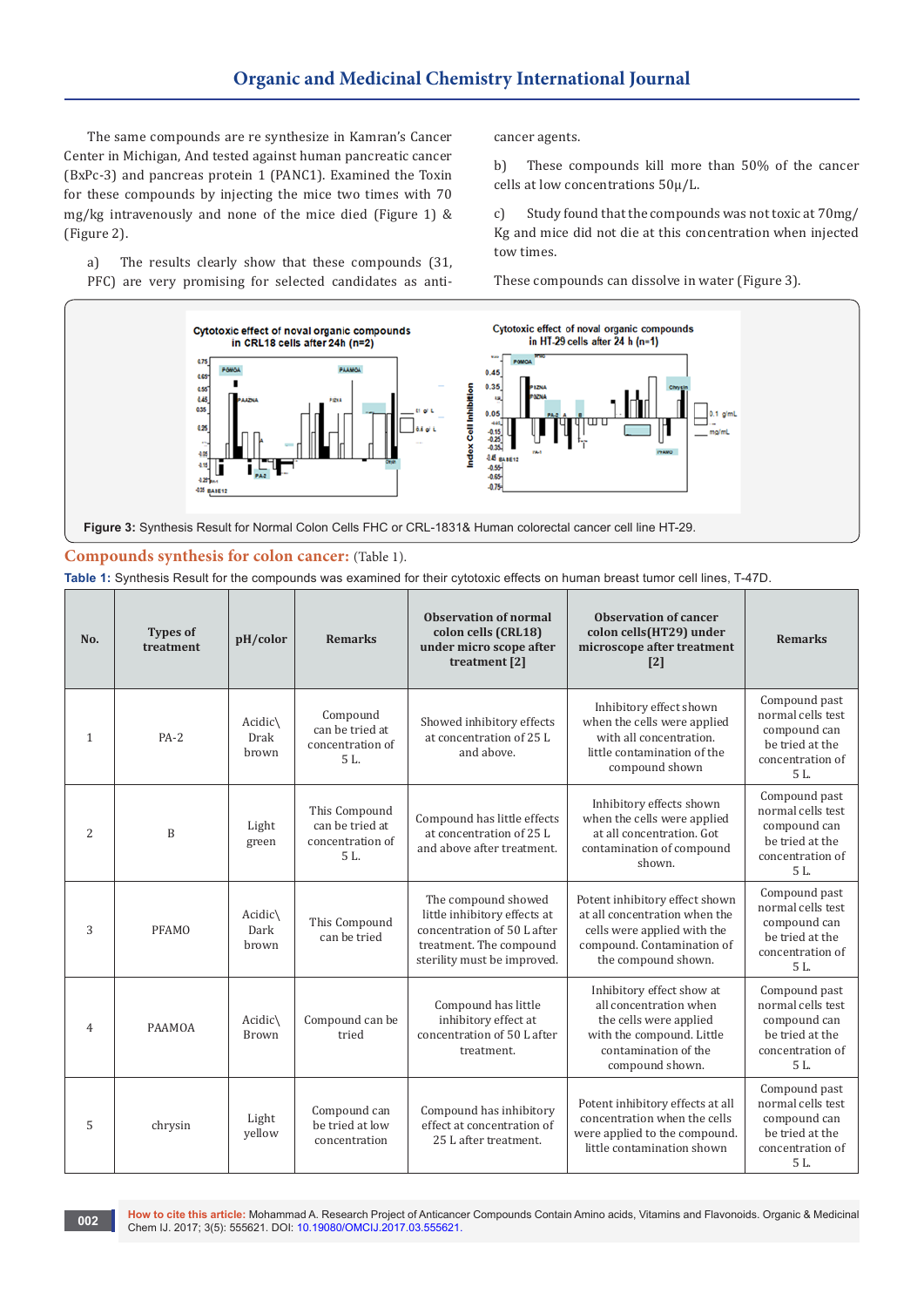**Result** 



<sup>(</sup>Figure 4).

a) Preliminary screening showed only PAAZNA, PSZNA and chrysin have cytotoxicity effects on T-47D.



d) Remaining compounds examined were not showing any cytotoxic effect on the cell line (Figure 5).

I. Preliminary screening showed only PGMOA, PSZNA and Chrysin have Cytotoxicity effects on MDA-MB-231.

II. The term half maximal effective concentration (EC50) refers to the concentration of a drug, antibody or toxicant which induces a response halfway between the baseline and maximum after a specified exposure time. It is commonly used as a measure of drug's potency.

b) Compounds PAAZNA and PSZNA emerged as the most

## **Determination of EC50 value(s) in MDA-MB-231: (Figure 6) and (Figure 7).**



**How to cite this article:** Mohammad A. Research Project of Anticancer Compounds Contain Amino acids, Vitamins and Flavonoids. Organic & Medicinal **Chem IJ. 2017; 3(5): 555621. DOI: [10.19080/OMCIJ.2017.03.555621.](http://dx.doi.org/10.19080/omcij.2017.03.555621) Chem IJ. 2017; 3(5): 555621. DOI: 10.19080/OMCIJ.2017.03.555621.** 

c) Particularly potent against T-47D cells when compared to chrysin.

active compound of the series in T-47D cells.